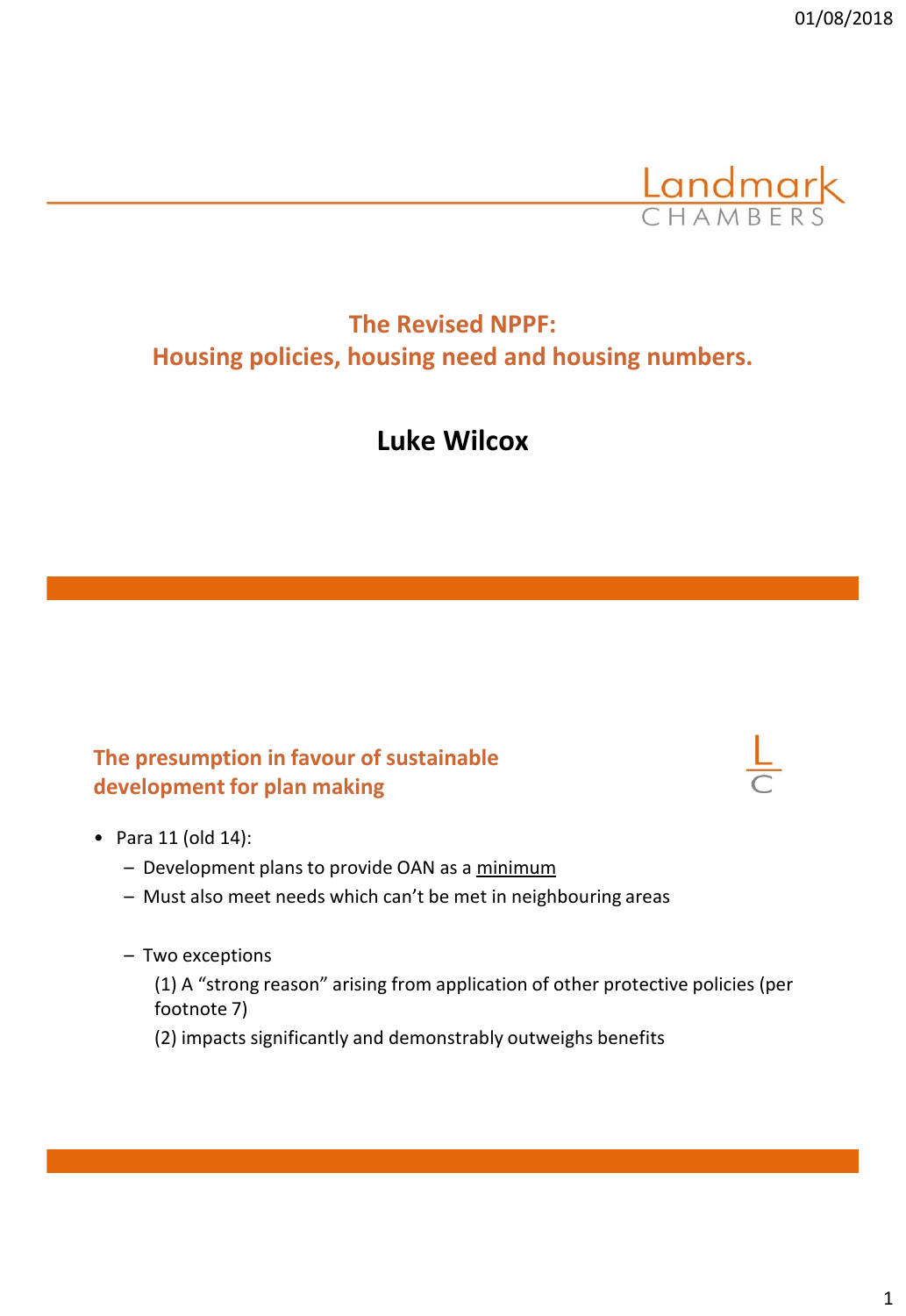#### **The presumption: footnote 7**



- New "footnote 9", but with notable differences
- Now an exhaustive list. Includes:
	- SACs/SPAs/SSSIs
	- Green Belt, Local Green Space, AONB, National Park/Heritage Coast/Broads Authority
	- "Irreplaceable habitats" (see Glossary), aged/veteran trees
	- Designated heritage assets/equivalents to SAMs
	- Areas at risk of flooding/coastal change
- Note reversal of *Suffolk Coastal*: DP policies no longer in scope

#### **The presumption: neighbourhood plans**

- Para 14 applies to NPs brought into force less than 2 years ago
- Where such a NP contains policies/allocations to meet housing need, presumption does not apply if:
	- Para 75 applies (i.e. LPA can't deliver 5yhls with buffer, or HDT shows delivery over last three years below 75%; but
	- LPA has a 3yhls, and HDT shows delivery over last three years of at least 45%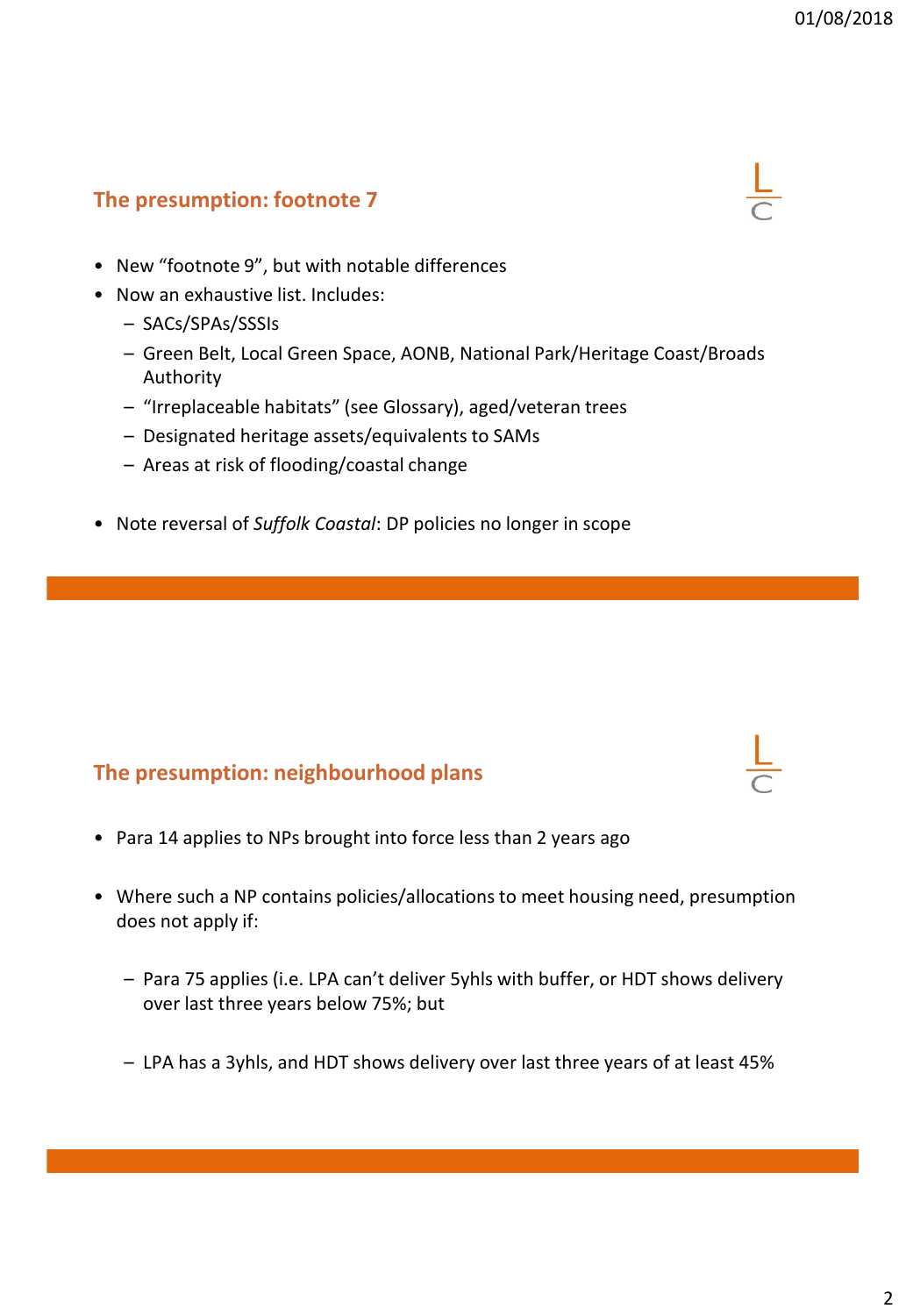## **Strategic Plans**



- Review every 5 years, or sooner, to address increases in local housing need (para 23)
- Must include a clear strategy to bring forward sufficient land, at a sufficient rate, to meet OAN. Must meet strategic priorities of the area as a minimum para 24
- Note test for soundness now in para 36

#### **'Local housing need assessments'**

- Identify LHN through application of the standard method set out in the PPG, or "a justified alternative approach": Glossary
- Para 60: 'objective of significantly boosting supply of homes' (old para 47)
- Para 61: should be based on standard methodology 'unless exceptional circumstances', and take account of unmet need in neighbouring areas.
- Para 62 identifies groups to be taken into account (non-exhaustive list)
- Para 66 deals with NP housing numbers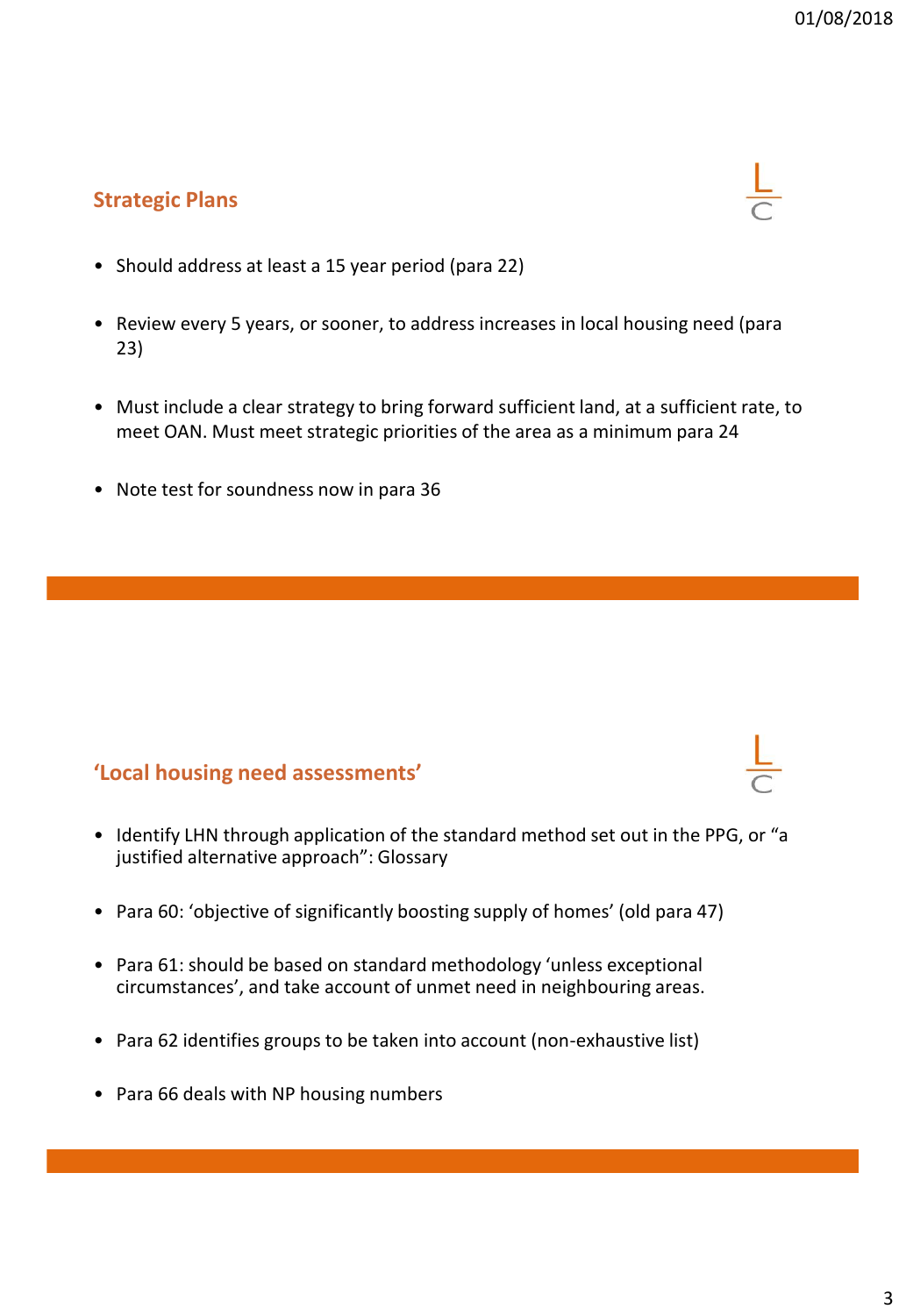## **Identifying land for homes**



- Para 68 requires:
	- 'specific deliverable sites' for years 1-5
	- 'specific developable sites or broad locations for growth' for years 6-10, and 'where possible' for years 11-15
	- But note para 78: trajectory over whole plan period
- Para 69 encourages:
	- Small sites (20% of sites smaller than 0.5Ha)
	- Windfalls
	- Subdivision of large sites

#### **Identifying land for homes**

- Para 72 encourages exception sites for 'entry level housing', unless need already met in the LPA's area
- Para 73 encourages 'larger scale, new settlements and significant extensions to existing villages and towns'. Consider opportunities from infrastructure, and for net environmental gain. Consider establishing Green Belt around new settlements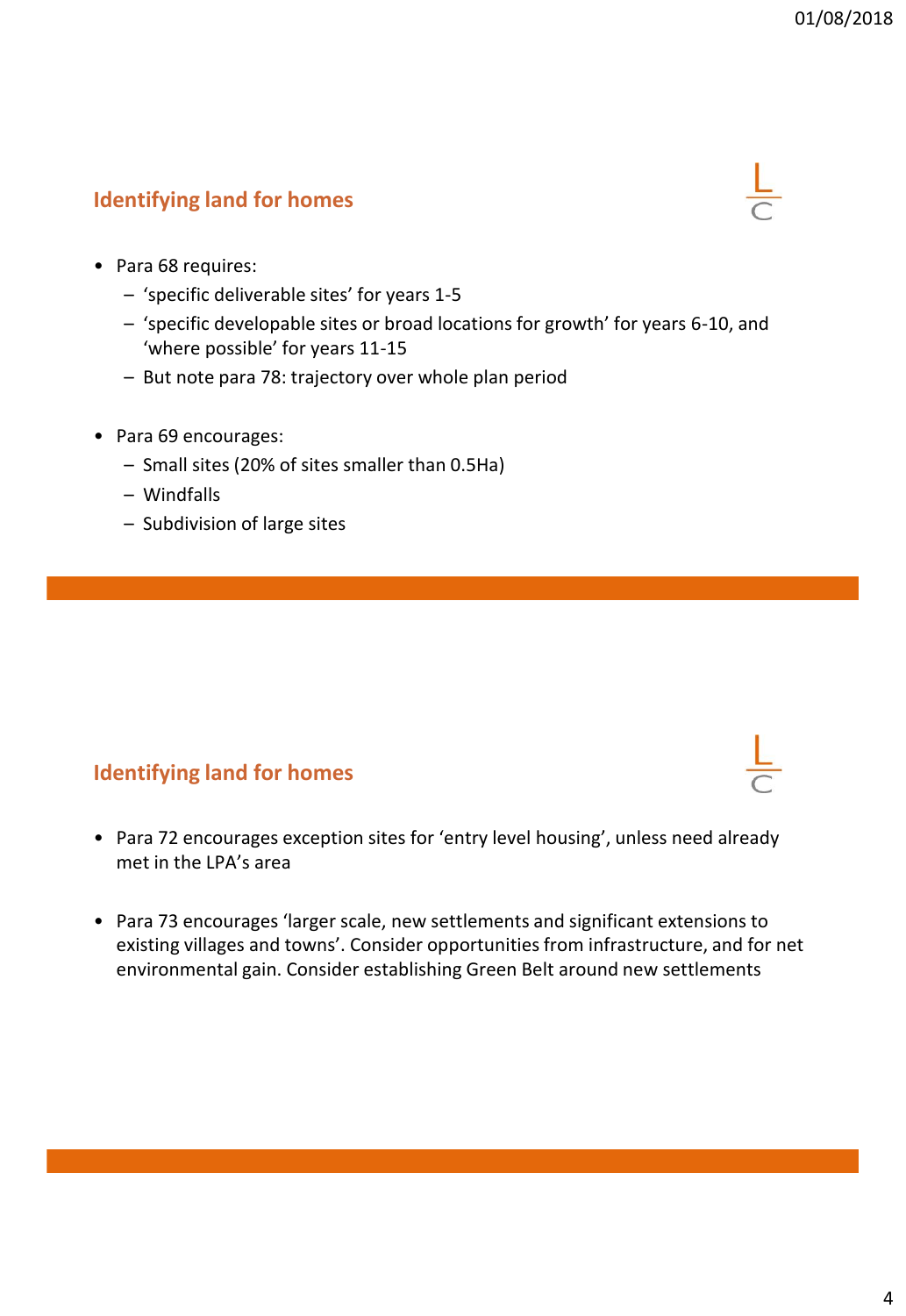## **Maintaining supply and delivery**

- Para 74: trajectory for whole plan period, plus annual update of 5 years supply plus buffer:
	- 5% buffer, or
	- 10% if using an 'annual position statement' [see Glossary], or
	- 20% if Housing Delivery Test shows delivery was <85% of requirement over previous three years
- Para 76: two ways of demonstrating 5 yr HLS + Buffer:
	- Local Plan "recently adopted", or
	- Annual positon statement (either agreed or incorporating SoS recommendations)

#### **Maintaining supply and delivery**

- Para 77: If HDT shows delivery below 95% of requirement over three years, LPA must prepare an action plan
- Para 78: can impose (by condition) shorter timeframes for commencement, where this would expedite timely housing provision without threatening deliverability or viability. Can assess reasons for non-commencement of previous permissions when considering major housing development